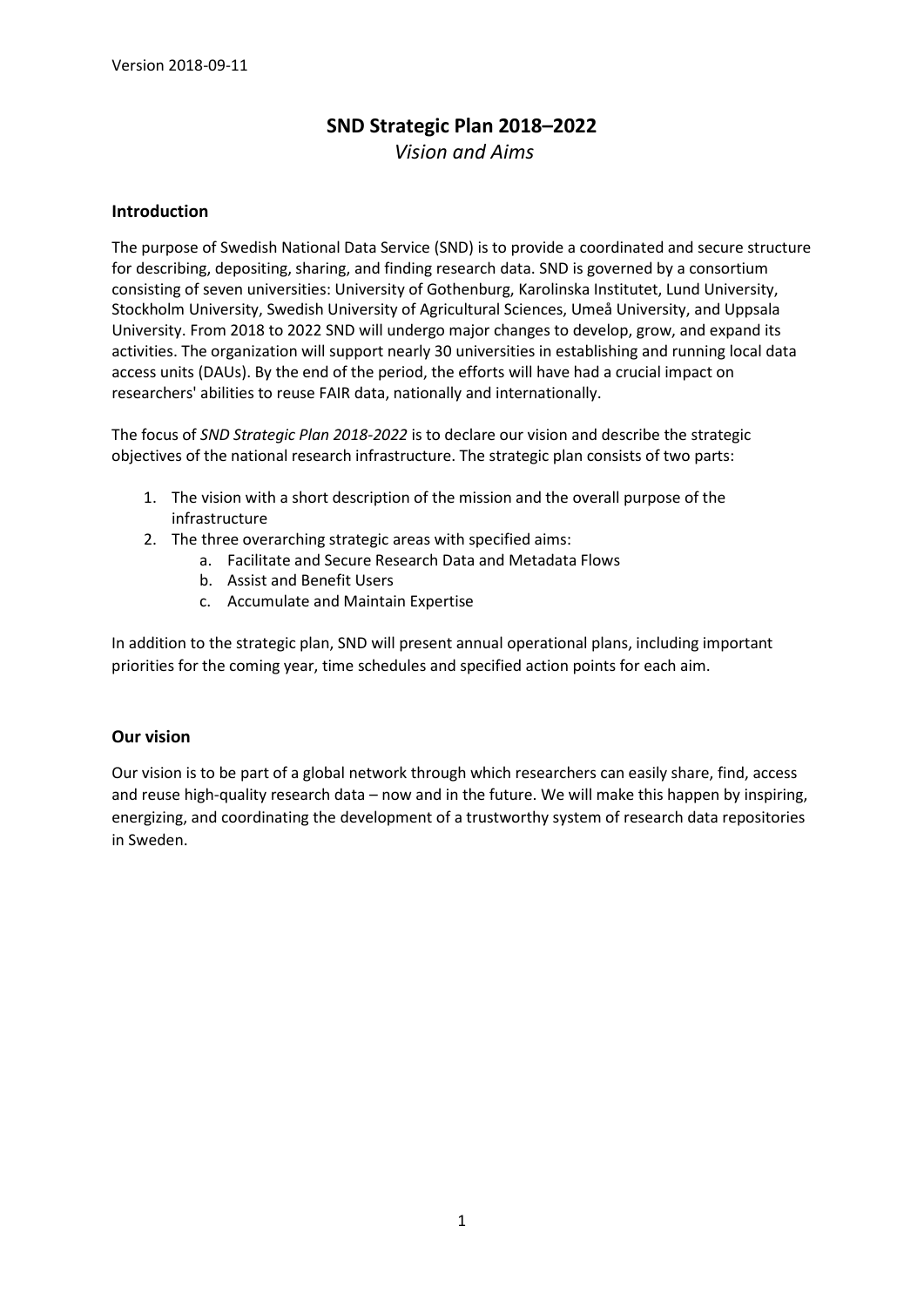### **Facilitate and Secure Research Data and Metadata Flows**

*Aims*:

- $\triangleright$  To develop a networkof Trusted Digital Repositories. *Comment*: SND will facilitate the establishment of a national system of Trusted Digital Repositories, distributed across Swedish universities. This system will have a joint metadata registry and research data discovery service.
- $\triangleright$  To provide systems, interfaces and services for finding, accessing and reusing FAIR-compliant data and metadata.

*Comment*: SND will develop systems that allow management and sharing of high-quality data documentation and ensure that all research data found in the SND metadata registry have persistent identifiers. The interfaces will build on SND's existing metadata registry and dissemination service but will be further developed to support automated harvesting and discipline-appropriate input of metadata.

- $\triangleright$  To extend high-level curation routines to cover a broader range of data. *Comment*: New routines will be implemented and the routines that SND already has in place for certain types of data will be developed to cover a broader range of data types and be suitable to more research disciplines.
- $\triangleright$  To promote research data of significant potential. *Comment:* SND will actively promote research data which are considered to have significant potential – scientific, historical and/or international – for secondary research. These data will be identified through an Acquisition Policy.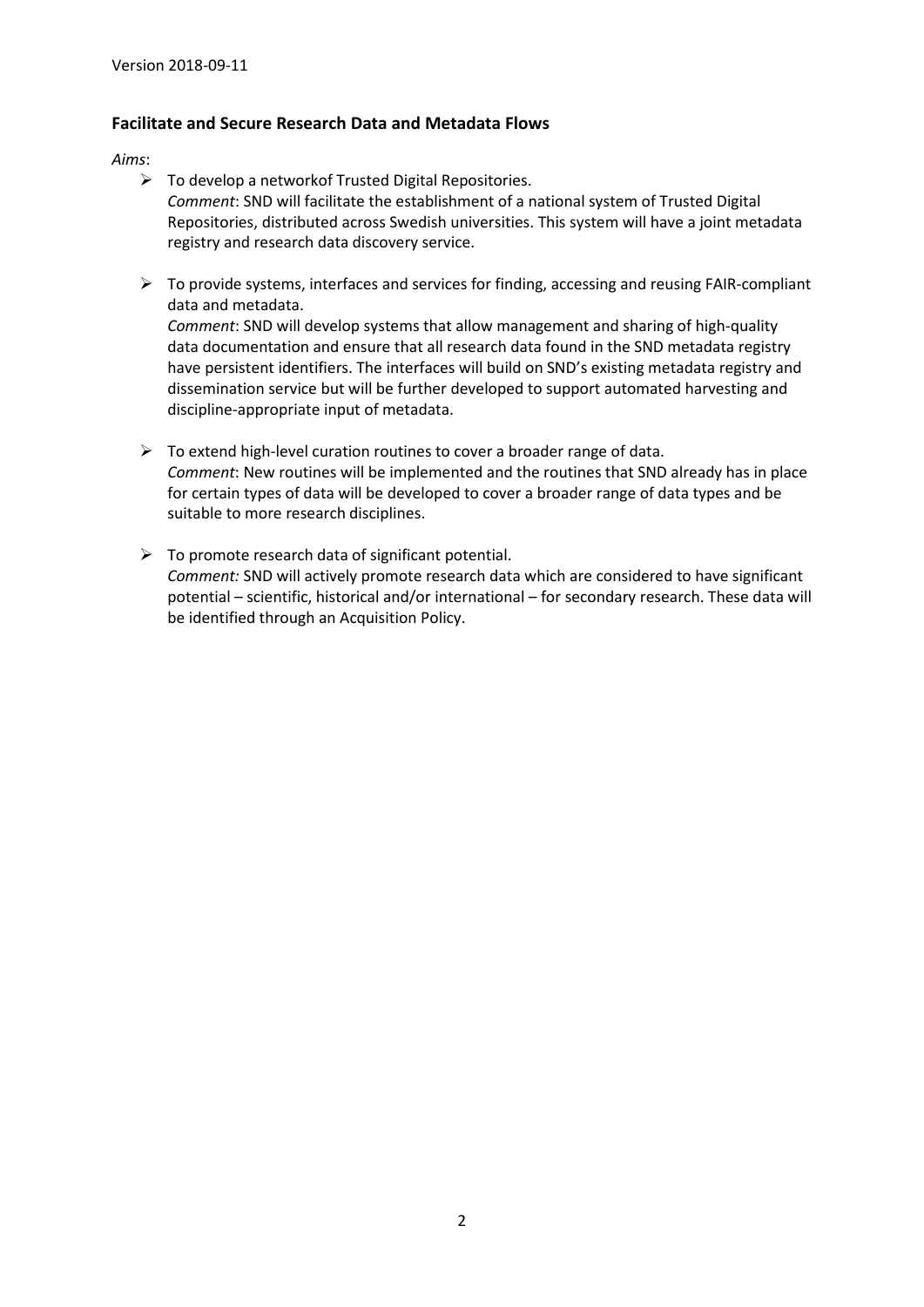## **Assist and Benefit Users**

*Aims*:

- $\triangleright$  To train and support DAUs and researchers in research data management and curation. *Comment*: This includes for instance providing up-to-date teaching and training material, arranging workshops and conferences, providing up-to-date best practices and guidelines. SND will help institutions in establishing local DAUs.
- $\triangleright$  To be the hub in a network of DAUs at Swedish institutions. *Comment*: SND will coordinate the DAU network, and a central role will be to promote knowledge exchange between DAUs, and between DAUs and SND. SND will also actively work to extend the collaboration with additional institutions.
- $\triangleright$  To facilitate for network institutions to get certified as Trusted Digital Repositories. *Comment*: In order to increase quality SND will strive to encourage and support network institutions in their attempts to become certified, and in parallel negotiate ways in which DAU/SND systems can have one joint certification.
- $\triangleright$  To actively promote Open Science and in particular the sharing and reuse of research data, nationally and internationally. *Comment:* SND will work to make research data sharing recognised as a valid research output as well as a valuable contribution to the scientific community, and to promote the use of data citation and the FAIR principles. SND will also encourage and support advancement of methods for secondary analysis of research data. This work will largely be done in collaboration with the DAUs.